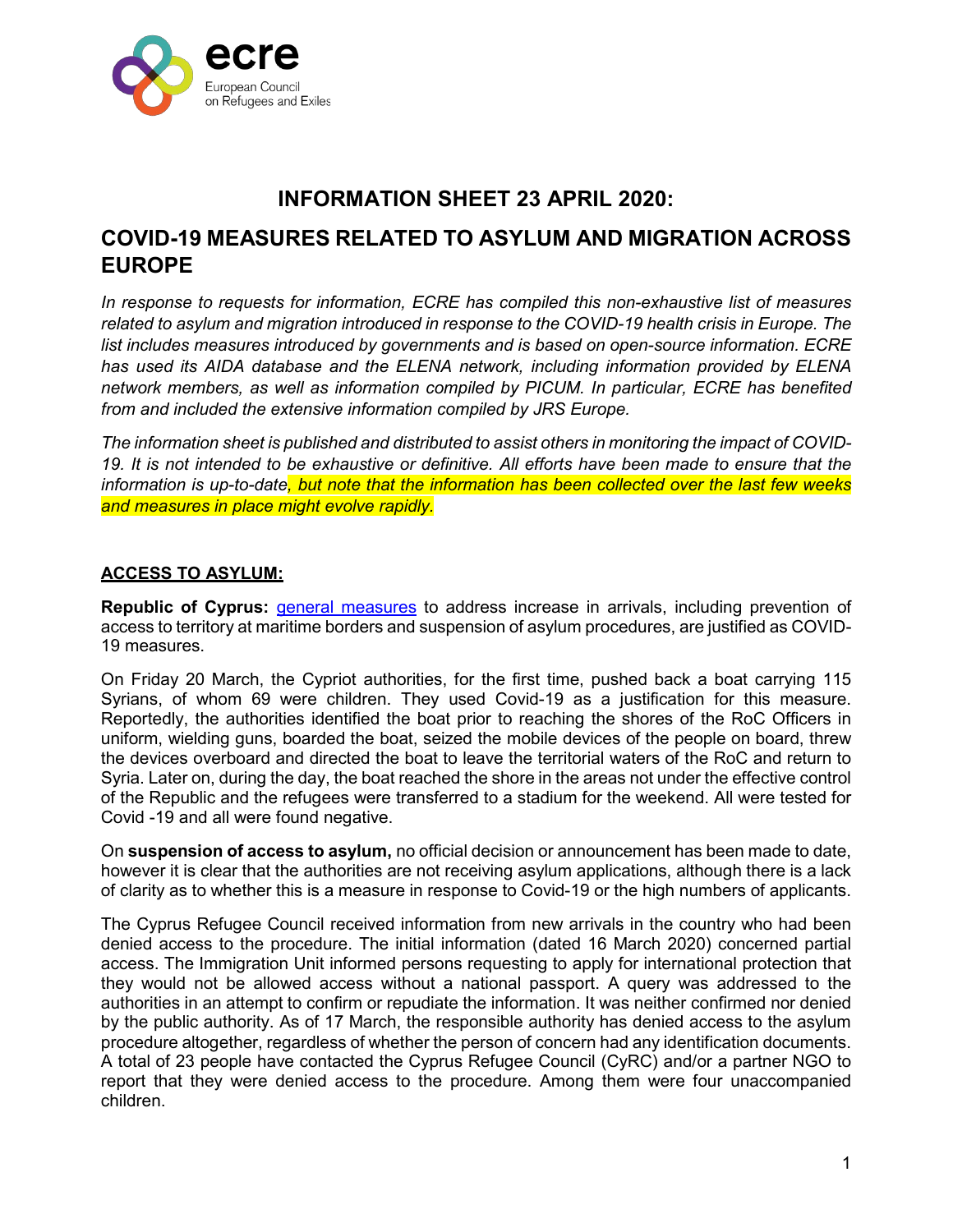

Interviews for the examination of asylum applications have been suspended until further notice. However, examination of cases where the interview has taken place is continuing.

Regarding appeals, the procedures before all national courts have been suspended with the exception of urgent cases and/or cases with a deadline set by the Constitution. This means the Court Registrar of the IPAC will receive legal aid applications and appeals against asylum decisions and other related asylum cases (i.e. family reunification) but the proceedings are suspended. Only proceedings on detention orders are considered urgent and are examined.

**France[1](#page-1-0):** Registration activities have been temporarily suspended following the closure of the single desks for asylum seekers (*Guichet unique pour demandeur d'asile* – GUDA). Subsequently, access to the asylum procedure and to reception conditions is suspended. This measure has no legal basis and mainly resulted from the lack of available civil servants within State agencies. No derogations are foreseen for applications lodged at borders, although it should be noted that the implementation of the existing legal framework already faces challenges. An instruction has been published by the French Prime Minister on 18 March 2020 with the aim to limit the spread of Covid-19 at borders, but it makes no reference to the right to seek asylum.<sup>[2](#page-1-1)</sup>

As for the examination of applications for international protection: first and second instance asylum authorities have adapted their respective procedures. For a detailed overview, please consult their websites: OFPRA:<https://bit.ly/39ym4K2> and CNDA:<http://www.cnda.fr/>

It should be further noted that the declaration of a state of health emergency has enabled the suspension of time limits for appeals in many areas, including appeals against decisions taken by the determining authority (i.e. appeals in front of the CNDA and/or other appeals).

**Netherlands:** [the asylum procedure](https://www.asylumineurope.org/sites/default/files/report-download/aida_nl_2019update.pdf) was suspended up to and including 6 April, the registration of third-country nationals has been limited to the of taking fingerprints and on that basis searching the Dutch and European systems, frisking, searching luggage and taking possession of documents. Asylum seekers can register at the application centre in Ter Apel. But they cannot yet officially apply for asylum.

The IND is postponing all steps in the asylum procedure. There will only be a medical check-up and short registration by the Aliens Police Department, Identification and Human Trafficking (AVIM). For example, asylum seekers will have their fingerprints taken and will receive an aliens number. After registration, asylum seekers can be housed in emergency accommodation at Zoutkamp. When the temporary measures are over, they can still officially apply for asylum. The IND has also temporarily suspended pending asylum procedures.

The IND is postponing all interviews until 28 April 2020. This is because interviews are usually in small rooms and often take a long time. This makes it difficult to follow the RIVM's measures, such as keeping a distance. Asylum seekers who had an interview scheduled have already received a

<span id="page-1-0"></span><sup>1</sup> Information known on 31 March 2020, Full AIDA report available here :

[https://www.asylumineurope.org/sites/default/files/report-](https://www.asylumineurope.org/sites/default/files/report-download/aida_fr_2019update.pdf) download/aida\_fr\_2019update.pdf

<span id="page-1-1"></span><sup>&</sup>lt;sup>2</sup> French Prime Minister, Instruction on decisions to be taken to control the spread of Covid-19 at borders, 18 March 2020, available in French at: [https://bit.ly/3aBEB9o.](https://bit.ly/3aBEB9o)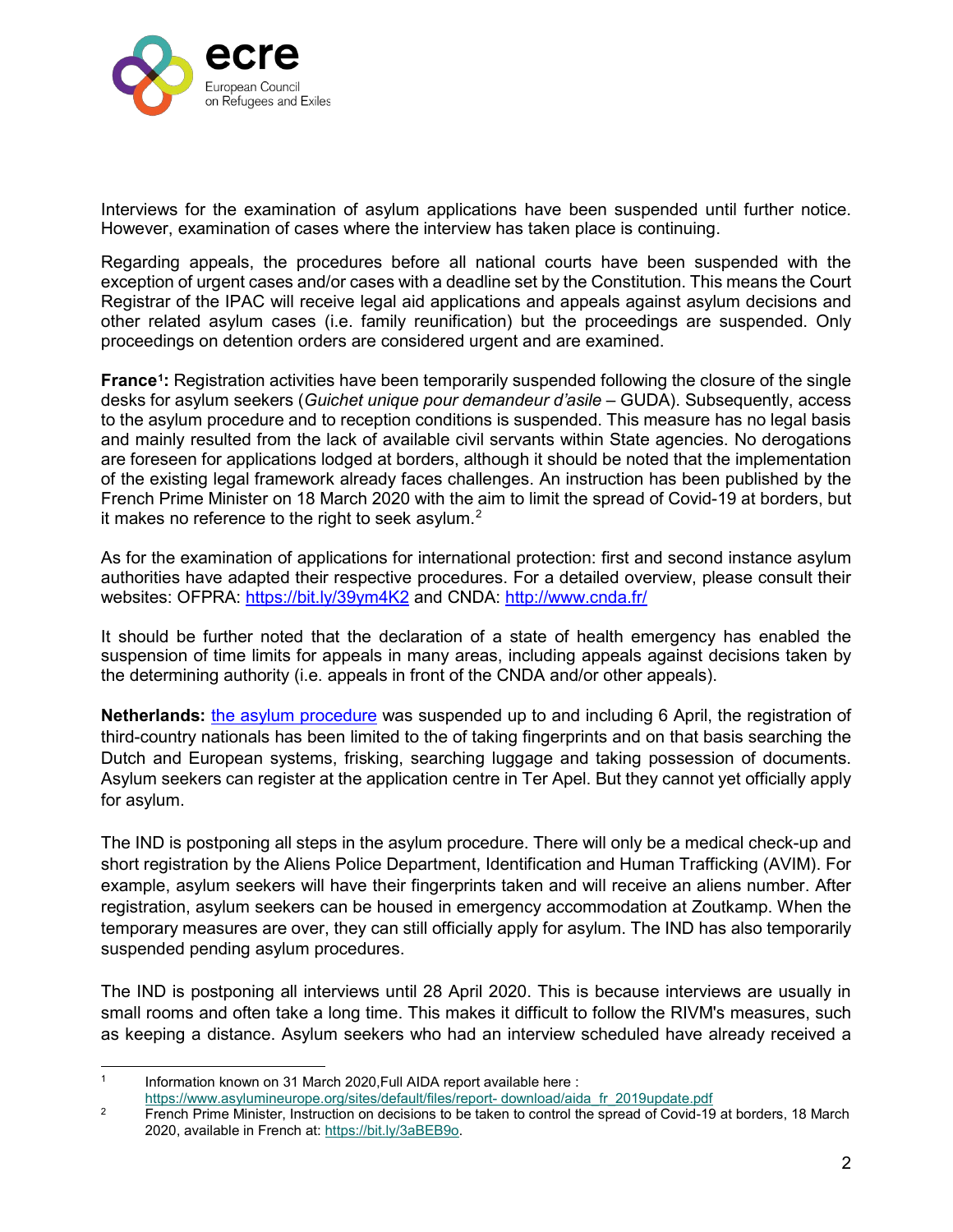

letter from the IND. The letter advises that they will receive a new invitation for an interview. The IND started a test to do remote interviews. This happens through a video connection, where everyone is at their own location. For the latest update on COVID-19 related measures consult the [Dutch](https://ind.nl/en/Pages/Coronavirus.aspx) [Immigration and Naturalisation Service.](https://ind.nl/en/Pages/Coronavirus.aspx)

**Austria:** [According to a decree](https://www.vienna.at/fluechtlinge-werden-an-der-grenze-abgewiesen/6576374) issued by the Austrian ministry for the interior, applicants for international protection can be rejected at the border if they do not provide a medical certificate.

**Belgium:** On 17 March 2020, the Belgian Immigration Office closed the arrival centre for newly arriving asylum seekers. The access to the asylum procedure was thus temporarily suspended. On [3](#page-2-0) April 2020 the Immigration Office<sup>3</sup> announced that all applicants that want to register a demand for international protection are obliged to make an appointment at the Registration Center by using an online form. An e-mail will be sent to the applicant with a confirmation of the date and the time of the appointment. Regarding the **examination of applications for international protection**: No personal interviews are taking place at the CGRS for the time being. Personal interviews in closed centres only take place by means of videoconference if there are sufficient guarantees that rules of social distancing will be observed in the interview room at the centre. However, the CGRS keeps working so decisions in pending cases are still being taken and civil status certificates are still being delivered.[4](#page-2-1)

**Slovenia:** Act on Provisional Measures for Judicial, Administrative and other Public Matters to cope with the spread of infectious disease SARS-CoV-2 (COVID-19) could potentially be interpreted to mean that asylum procedures are not urgent. This would result in a suspension of asylum requests, submissions, interviews and decisions on family reunification. The Slovenian Government also tried to activate Article 37.a of the Defence Act which would give additional power to the Slovenian Army in relation to border management however the parliament rejected the proposal.

In relation to the return procedure based on the Readmission Agreement with Croatia, all individuals must be tested for COVID-19 in order to be returned. If they are not, the Croatian police will not accept them.

**Serbia:** no actions that require collection of biometric data will be carried out in this period, meaning no one can declare their intention to seek asylum as they cannot be registered.

**Greece:** Access to asylum has been affected by the suspension of the Greek Asylum Service's activities due to COVID-19 measures, which will be in place at least until 10 April. This measure affects every asylum applicant in Greece and is different to the emergency act suspending the submission of asylum applications for people arriving in the period between 1-31 March. The latter was related to the increase in arrivals and was adopted before the coronavirus crisis.

*JRS Europe:* Applicants' cards and residence permits that are due to expire will remain valid. Examination of pending cases continue.

**Hungary**: [State of emergency d](https://www.euronews.com/2020/03/03/orban-uses-coronavirus-as-excuse-to-suspend-asylum-rights-in-hungary)ue to COVID-19 with the right to apply for asylum suspended.

<span id="page-2-0"></span><sup>&</sup>lt;sup>3</sup> Immigration Office, Application for International protection: obligation to make an appointment at the Registration center 'Klein Kasteeltje', 3 April 2020, available at: https://bit.ly/2xL5AB3.

<span id="page-2-1"></span><sup>4</sup> CGRS, working of the cgrs during the coronacrisis, 25 March 2020, available at:<https://bit.ly/345Wmv2> ; CGRS, FAQ Coronoa, 27 March 2020, available at:<https://bit.ly/3bP0pyM> .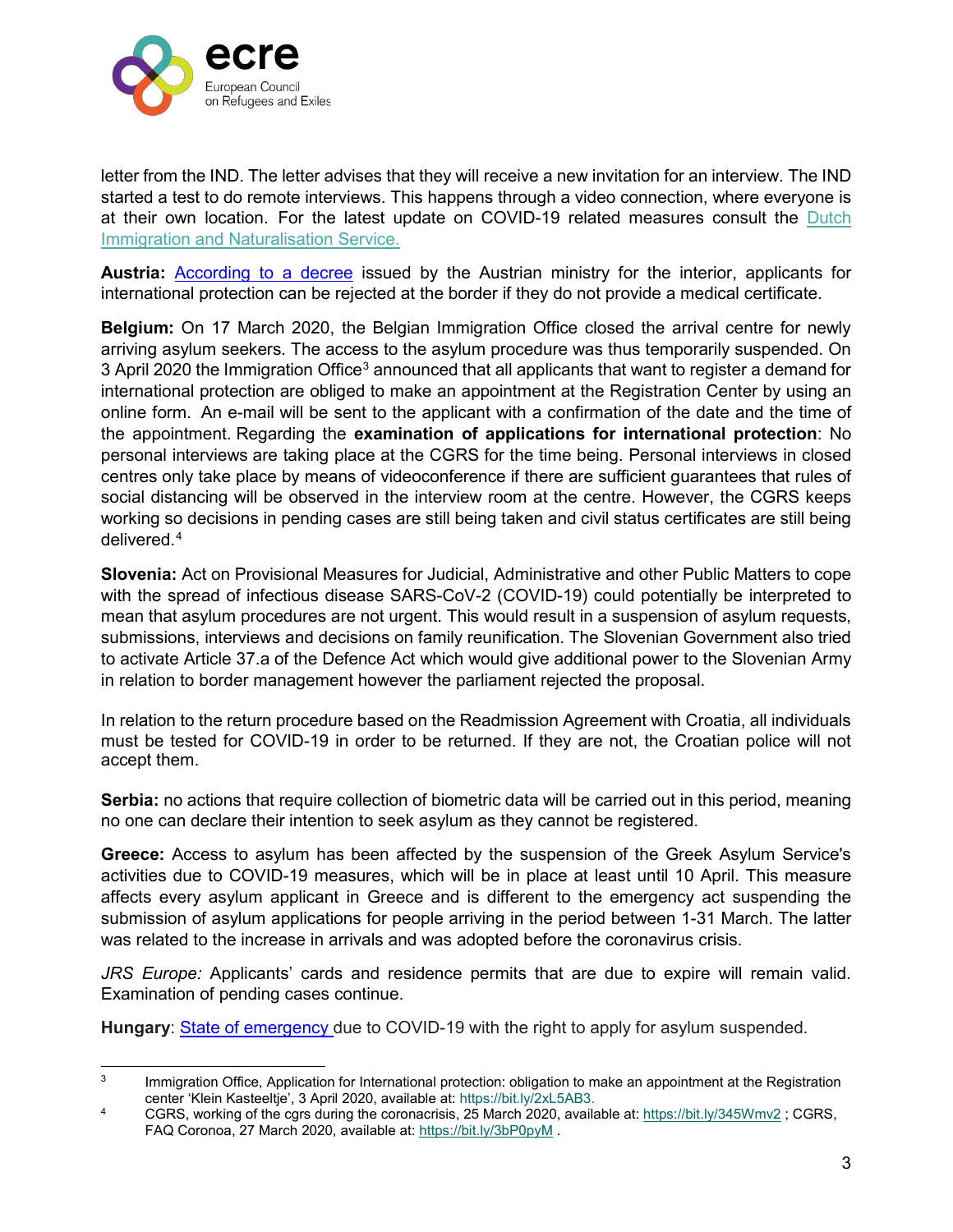

*JRS Europe:* suspension of entries into transit zones as of the start of March. This effectively means that access to asylum is suspended until further notice as applications can only be made in transit zones.

**Spain:** On 16 March 2020, the Office of Asylum and Refuge (OAR) took the decision to suspend all second interviews, while interviews with the Social Work Units (UTS) are carried out by phone.<sup>[5](#page-3-0)</sup> Decisions on applications for international protection are still being issued, while Dublin transfers have been *de facto* suspended.

A significant decrease in the number of arrivals and applications for international protection has been recorded since the declaration of the State of Alarm.

*JRS Europe*: Morocco has closed the border with Spain so returns are not possible. Schengen internal border controls re-established – the possibility to return people entering irregularly at the [borders confirmed](https://www.boe.es/boe/dias/2020/03/18/pdfs/BOE-A-2020-3825.pdf) (with exceptions based on humanitarian reasons).

**Germany:** [principle access](https://www.proasyl.de/hintergrund/newsticker-coronavirus-informationen-fuer-gefluechtete-unterstuetzerinnen/) to filing of new asylum applications. In practice depending on proof of applicant proving quarantine for at least 14 days, or testing negative for COVID-19.

**Poland**: [Office for Foreigners](https://udsc.gov.pl/en/suspension-of-direct-customer-service/) is closed and has suspended all direct contact. Applications for the legalisation of stay must be submitted by post. Practicalities of applying by post remain unclear however. Applicants for international protection staying in reception centres are able to lodge subsequent applications. There is no clear instruction, however, as regards applications lodged by other applicants living in Poland. Difficulties in lodging asylum applications at the border, and especially at the border crossing point in Terespol, have been reported. Only one application was lodged at the border between 14 and 31 March 2020. Negative in-merit asylum decisions are currently not being issued as the special law on Covid-19 foresees that no decisions may be issued in administrative proceedings.

**Italy:** no official suspension of asylum registrations but in practise Questor (offices of public security) are all closed. The Italian government [informed](https://www.maltatoday.com.mt/news/national/101526/malta_tells_germany_it_will_refuse_disembarkation_to_rescued_seaeye_migrants#.XoxPAogzbIV) the German foreign ministry that due to COVID-19 it will not allow disembarkation of migrants rescued by German Search and Rescue NGOs, even if other Member States accept relocation.

*JRS Europe:* It has been announced that administrative procedures for renewals of residence permits are suspended, as well as measures in relation to judicial activity including limiting access to judicial offices and suspending hearings except in certain circumstances.

**North Macedonia:** *JRS Europe:* the right to apply for asylum is officially not suspended but the reception centre has not been accepting new asylum seekers. Borders officially closed.

**Malta:** The Maltese government [informed](https://www.maltatoday.com.mt/news/national/101526/malta_tells_germany_it_will_refuse_disembarkation_to_rescued_seaeye_migrants#.XoxPAogzbIV) the German foreign ministry that due to COVID-19 it will not allow disembarkation of migrants rescued by German Search and Rescue NGOs, even if other MS accept relocation. On 9 April 2020 the Maltese authorities issued a statement that in light of Covid-19 and the logistical and structural problems for health services associated therewith, Malta could no longer "guarantee the rescue of prohibited immigrants on board of any boats, ships or other vessels, nor to ensure the availability of a "safe place" on Maltese territory to any persons rescued at sea." With this statement, Malta has effectively shut its sea borders to those who arrive by sea

<span id="page-3-0"></span> <sup>5</sup> OAR, *Important notification*, March 2020, available in Spanish at: [https://cutt.ly/gtU1eKT.](https://cutt.ly/gtU1eKT)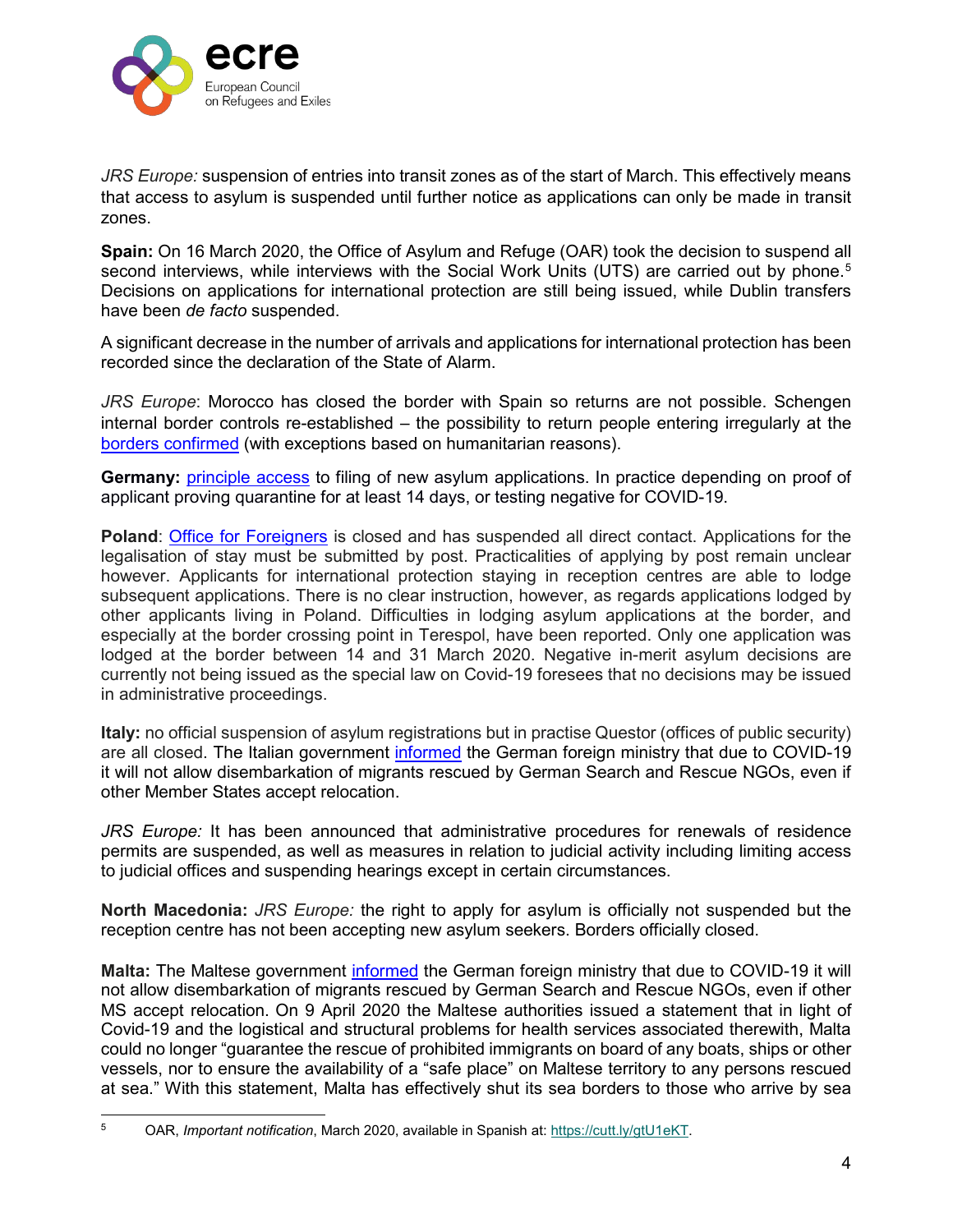

and are in need of international protection.<sup>[6](#page-4-0)</sup> On 15 April 2020, the International Organization for Migration (IOM) confirmed that five people were found dead in a boat left stranded in Maltese waters, with survivors saying that another seven people were missing and presumed dead. The boat had been left floating in Malta's Search and Rescue (SAR) zone for several days before it was intercepted by a commercial vessel on 14 April 2020 and handed over to the Libyan coast guards. IOM said that survivors were then placed in detention in Tripoli.<sup>[7](#page-4-1)</sup> The news sparked outrage among the NGO community which expressed their anger over the deaths of migrants and the illegal push-back of the survivors to Libya. Healthcare professionals also reacted pointing out that allowing people to die in the name of public health was contradictory.<sup>[8](#page-4-2)</sup> The Government reiterated and justified its decision to close its port and claimed that Malta followed the established coordination procedure when the boat entered Malta's SAR zone.<sup>[9](#page-4-3)</sup>

*JRS Europe:* The doors are closed – people cannot renew documents, but the Office of the Refugee Commissioner in Malta will confirm status to other relevant authorities if required. Registration of new asylum applications can be done by phone and/or email. All communication is by phone and/or email.

#### **Romania:**

*JRS Europe:* Asylum interviews are delayed/postponed because the interpreters refuse to be present. The border guard agency has been reinforced, with the measures tightened to prevent "illegal" migration. The President supported the decision to apply temporary restrictions of nonessential travel of third-party citizens within the European Union

**Denmark**: [borders are closed](https://www.weforum.org/agenda/2020/03/todays-covid-19-updates/) and applications have to be made by post or using an online form. How it works in practice is unclear.

**Finland**: [all interviews are cancelled](http://www.migri.fi/) as of 13 March but no official suspension of procedures.

**Sweden**: [asylum applications](http://www.government.se/) can still be made, and asylum seekers arriving at the border will still be registered and allowed to enter.

**Czech Republic:** still [registering asylum applications.](http://www.mvcr.cz/) However, borders are closed.

**Ireland**: [interviews are suspended,](http://www.inis.gov.ie/) however applications can still be made as usual at the International Protection Office.

*JRS Europe:* the Covid-19 outbreak has not reduced the number of persons seeking international protection in the State. However, these applicants are being registered with minimal interaction with decision-making bodies and no substantive interviews are being undertaken.

The system is in a holding pattern whereby the issuance/renewal of identity cards, scheduling of interviews, dates for submission of case paperwork and execution of deportation orders etc. are all impacted. If Deportation Orders are issued there will a longer time than usual to respond.

<span id="page-4-0"></span><sup>&</sup>lt;sup>6</sup> Times, of Malta, 'Malta says it will not accept any more migrants, because of COVID-19', 9 April 2010, available at: [https://bit.ly/3eHqC4y.](https://bit.ly/3eHqC4y)

<span id="page-4-1"></span><sup>&</sup>lt;sup>7</sup> Independent Malta, 'Migrants taken back to Libya; five dead bodies recovered from sea', 15 April 2010, available at: [https://bit.ly/2RPjB7U.](https://bit.ly/2RPjB7U)<br><sup>8</sup> Times of Malta, 'Five migrants found dead in boat stranded in Maltese waters', 15 April 2020, available at:

<span id="page-4-2"></span>https://bit.ly/2XKLyRX.<br><sup>9</sup> Statement by the Government of Malta, 15 April 2020, available at: https://bit.ly/2XLKBsx.

<span id="page-4-3"></span>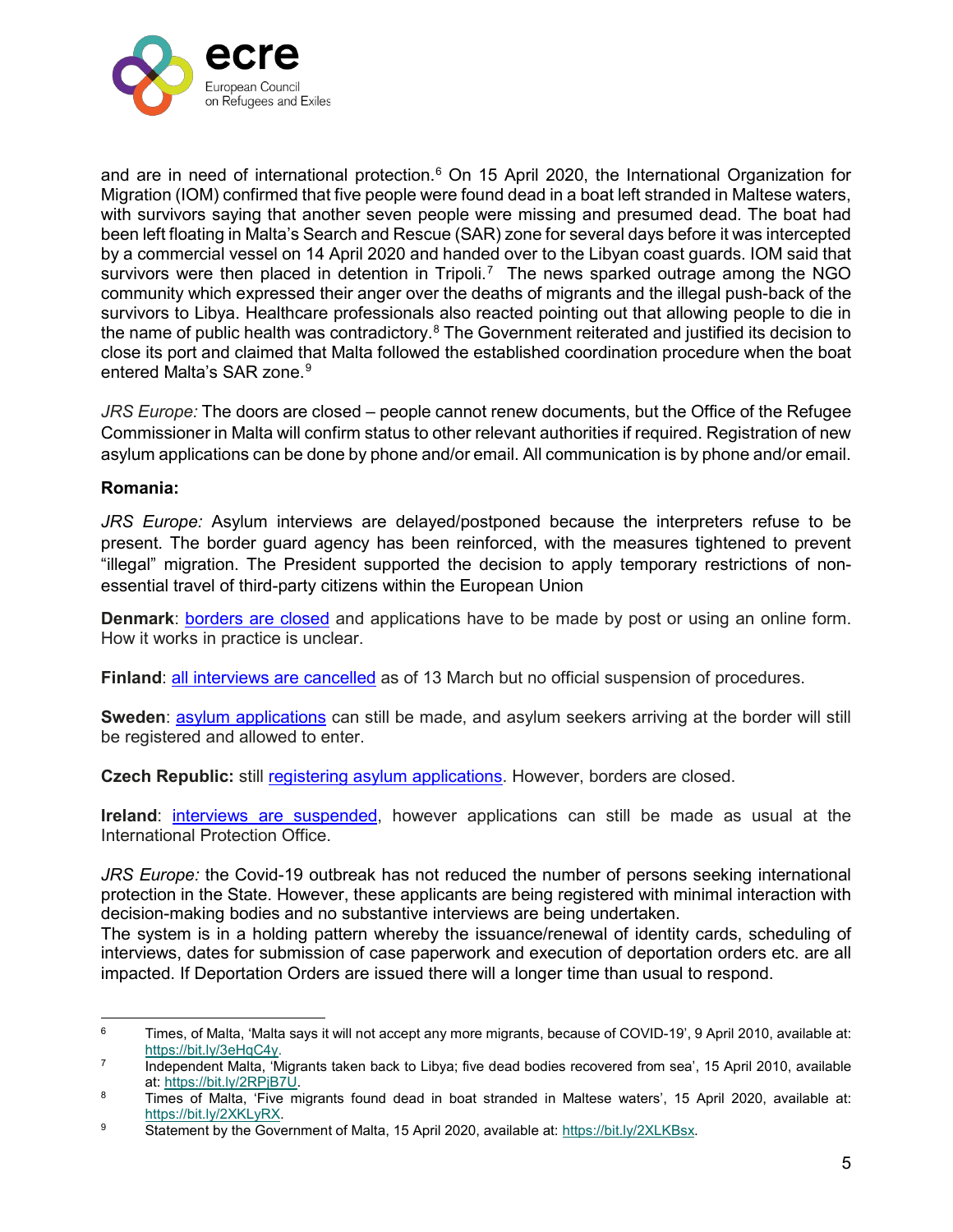

**Switzerland:** [the Swiss Government introduced](https://www.ejpd.admin.ch/ejpd/fr/home/aktuell/news/2020/2020-03-130.html) border controls and an entry-ban for all people coming from Italy, France, Germany, Austria and Spain as well as from all non-Schengen countries. These bans also apply to asylum seekers. According to the Swiss government it would not be justified to exempt asylum-seekers from the entry restrictions imposed on grounds of public health given that they can submit their applications in other Schengen countries and do not have to cross the border to seek asylum. Asylum seekers already in Switzerland can still apply for asylum. In addition, the government suspended the issuing of Schengen visas and national visas for third country nationals for an initial period of 90 days. This means that entry into Switzerland is now only possible in exceptional cases.

Continuation of asylum procedures: The authorities have made adjustments to the organisation of the rooms and the number of persons attending the interviews in order to comply with the guidelines established by the Federal Office of Public Health. If legal representatives cannot attend an interview due to the health situation, it nevertheless has valid legal effect and notification of a negative decision can be made directly to the applicant. Under the accelerated procedure, the time limit for appeal has been extended from 7 to 30 days.

**Croatia:** Since 19 March 2020, crossing the state borders is temporarily prohibited,<sup>[10](#page-5-0)</sup> except in explicitly indicated cases, and measures restricting social gatherings, working hours of stores, services, sports, and cultural events are ordered.<sup>[11](#page-5-1)</sup> The decision temporarily prohibiting crossings at the border has been extended until 18 May 2020.<sup>[12](#page-5-2)</sup> The Ministry of Interior published a notification according to which no measures prescribed by the Law on Foreigners will be taken against foreigners on short stay as a certain number of persons cannot leave the Republic of Croatia within the time limit prescribed by the Schengen Borders Code.<sup>[13](#page-5-3)</sup> However there is no information available on whether similar measures should apply to rejected applicants for international protection who were ordered to leave Croatia or those who decided to voluntary return. In addition, it is not clear whether rejected applicants for international protection are allowed to stay in the Reception centre for Applicants for International Protection.

#### **ACCESS TO HEALTH CARE/PUBLIC SERVICES:**

**Portugal:** [measures](https://www.ecre.org/portugal-covid-19-measure-services-ensured-for-people-with-pending-applications-for-asylum-or-regularisation/) to ensure the right to health and public service for people with pending residence applications, such as asylum applications or people having applied for regularisation.

**Greece:** a [new, temporary health number](https://twitter.com/rspaegean/status/1245283562657546240) will be given to all asylum seekers to ensure free public healthcare to asylum-seekers who arrived in Greece since July when the new government halted the granting of social security numbers.

#### **Luxembourg:**

*JRS Europe:* An official message from the Immigration department states that all short-term stay

<span id="page-5-0"></span> <sup>10</sup> National Civil Protection Authority, *Decision temporarily prohibiting crossings at the border crossings of the Republic* 

<span id="page-5-1"></span><sup>&</sup>lt;sup>11</sup> National Civil Protection Authority, *Decision on measures restricting social gatherings, working hours of stores, services, sports, and cultural events*, available in Croatian at: [https://bit.ly/351ek2B.](https://bit.ly/351ek2B)<br><sup>12</sup> National Civil Protection Authority, *Decision amending Decision ttemporarily prohibiting crossings at the border* 

<span id="page-5-2"></span>crossings of the Republic of Croatia, available in Croatian at: https://bit.ly/2KgiWlu.<br><sup>13</sup> Ministry of Interior, 'Notice to Third-Country Nationals', 30 March 2020, available in Croatian at: <https://bit.ly/3bilKRa>;

<span id="page-5-3"></span>and in English at: <https://bit.ly/2Vdwj2s>.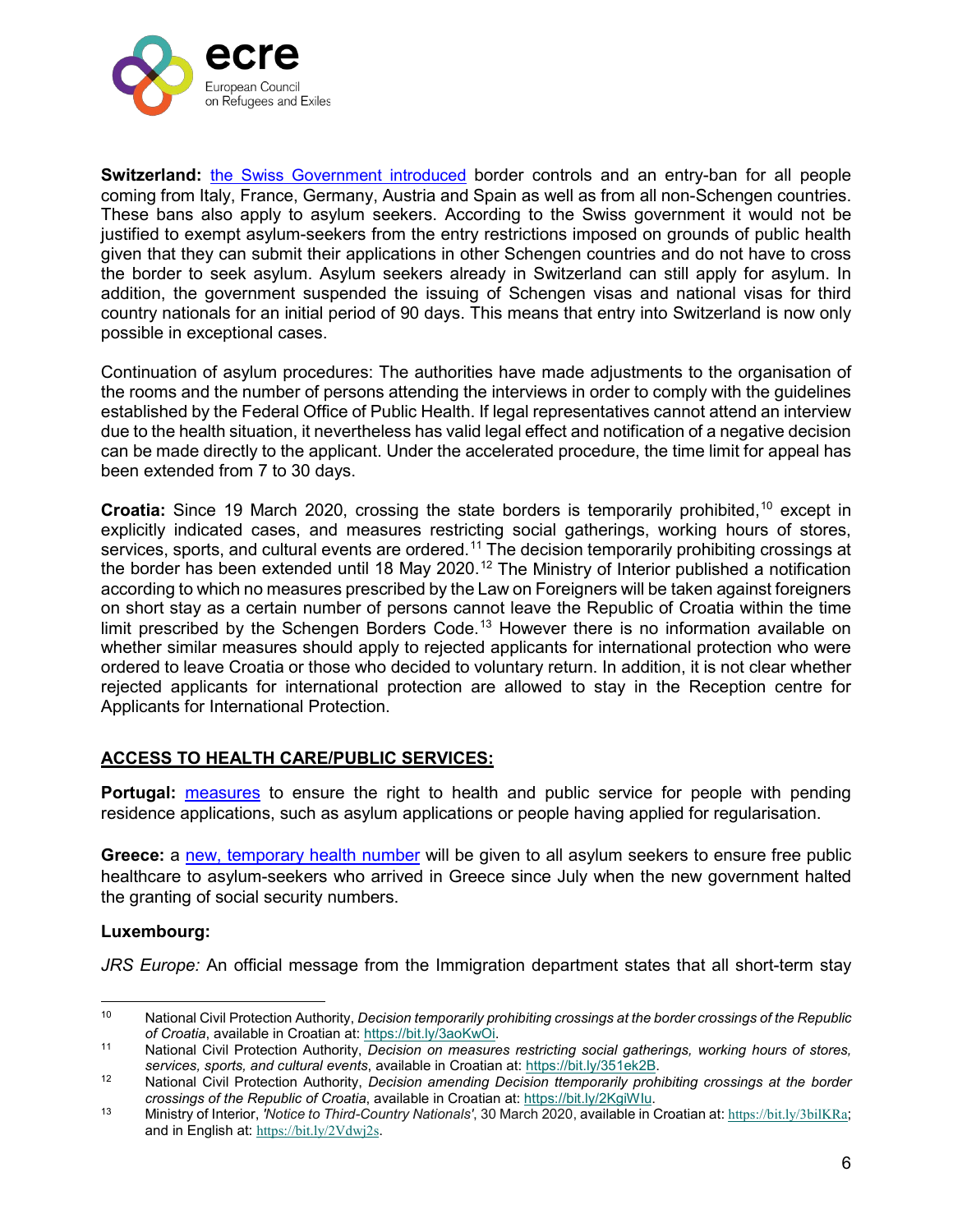

permits are extended for the duration of the health crisis, including those for asylum seekers.

**Czech Republic:** the coverage of medical care for foreigners with commercial insurance (or uninsured) is not clear, as authorities have not issued any statement. Civil society organisations working on migration are preparing a statement for the ministry of health to request public health commitment (this does not regard asylum seekers and beneficiaries of international protection).

Measures have been introduced to reduce risks of contagion with COVID19. According to UNHCR:

"Mandatory quarantine at the border is in place for new arrivals in many European States, including **Croatia, Czech Republic, Greece, Ireland, Italy, Malta, Moldova, Poland, Serbia and Slovenia**. In Denmark, quarantine is only applied when medically indicated."

Many states have introduced measures to limit transmission in reception centres, including guidelines, social distancing, reducing occupancy and separating at risk persons.<sup>[14](#page-6-0)</sup>

## **RECEPTION CONDITIONS AND INTEGRATION:**

**Netherlands:** [Opening of emergency accommodation:](https://www.asylumineurope.org/sites/default/files/report-download/aida_nl_2019update.pdf) After registration, third-country nationals are taken by bus to emergency accommodation. To avoid risk, people are not free to leave this place. Care and support are organised at the location itself. Departure from the place takes place with escort. For the latest update on COVID-19 related measures consult the [Dutch](https://ind.nl/en/Pages/Coronavirus.aspx) [Immigration and](https://ind.nl/en/Pages/Coronavirus.aspx)  [Naturalisation Service.](https://ind.nl/en/Pages/Coronavirus.aspx)

**Belgium:** Following the closure of the arrival centres for newly arriving asylum seekers, the access to reception conditions was also suspended. The Immigration Office admitted that no measures have been taken to prevent a situation in which asylum-seekers with no housing arrangements would end up homeless and destitute. Since 3 April 2020 applicants can register online in order to obtain an appointment. A reception place will be assigned following the appointment. The authorities communicated that priority will be given to vulnerable persons, e.g. families with children, unaccompanied minors, and persons with medical problems.<sup>[15](#page-6-1)</sup>

**France:** Asylum application certificates have been extended for three months, thus ensuring access to reception conditions during that time. Reception centres have been instructed to not remove asylum seekers that are currently being accommodated, including rejected-asylum seekers and beneficiaries of international protection. Asylum seekers who registered their application for international protection prior to the closure of GUDAs are being accommodated gradually by the OFII in the remaining reception places. The remaining reception capacity amounts to 3% to 5%.

Asylum seekers who are not provided accommodation may resort to emergency accommodation which are currently being established in accordance with the Ministry for Territorial Cohesion.<sup>[16](#page-6-2)</sup> (see

<span id="page-6-0"></span> <sup>14</sup> UNHCR Practical Recommendations and Good Practice to Address Protection Concerns in the Context of the COVID-19 Pandemic:<https://data2.unhcr.org/en/documents/details/75453>

<span id="page-6-1"></span><sup>&</sup>lt;sup>15</sup> Immigration Office, Application for International protection: obligation to make an appointment at the Registration center 'Klein Kasteeltje', 3 April 2020, available at: https://bit.ly/2xL5AB3.

<span id="page-6-2"></span><sup>16</sup> Ministry of Territorial Cohesion and Relations with Local and Regional Authorities, 'Covid-19: More than 5,000 additional hotel places mobilised for homeless persons and 40 medical accommodation sites opened in France',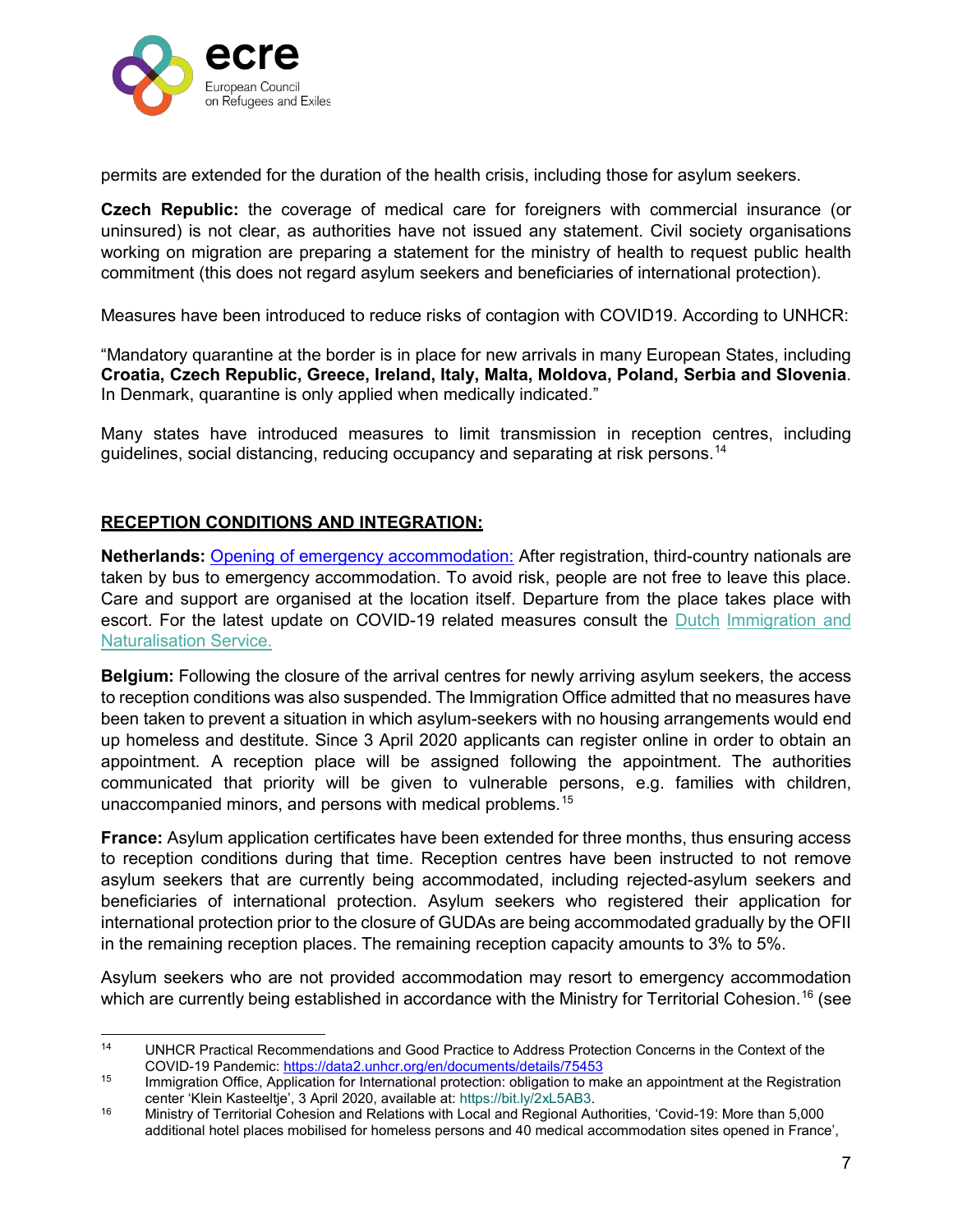

this press release of 30 March).

Refugees who graduated outside Europe and worked as a physician or pharmacist before reaching Europe have been granted the right to work as doctors and to be recruited by the French public health system. This act was implemented by the French government also covering refugees whose certificates are not recognised. Figures are yet to be published (it is

A French department close to Paris experiencing strong labour shortage in agriculture has allowed asylum seekers to work in the agricultural sector. Around 50 persons agreed to work and volunteer planting and harvesting fields. Similar provisions could be open for other sectors experiencing labour shortages (usually, asylum seekers cannot access employment before 6 months in the procedure).

Portugal: concerns have arisen regarding the lump sum payments for refugees who have been resettled. The programme, almost entirely financed through AMIF lump sum provisions, offers support for 18 months (accommodation, material and financial aid, trainings and preparation for employment and education). The expenses for the project are eligible for only 18 months, however, despite the fact that programmes are not running, the timespan for this integration support has not been extended, leaving beneficiaries without support prematurely.

**Greece:** Overcrowding of islands hotspots: UNCHR list of "most vulnerable" cases to be brought to mainland covers 1000 people (out of 37,000). Based on earlier agreement brokered by the European Commission and supported originally by seven Member States, 1600 unaccompanied children are to be relocated from Greek hotspots on the islands. Luxembourg and Germany are the first countries to receive relocated children.

People arriving on the islands cannot access hotspots. Municipalities are not offering hotels or alternative temporary accommodation.

Some integration programmes in the mainland have been suspended. Possible continuation of some programmes (job counselling, psychological support, legal counselling) potentially delivered online but it will take time to implement. People in mainland camps where COVID-19 cases have occurred are being locked in, and are unable to buy what they need to live and to go to work (those employed were mainly working in the informal economy. People are being fined, including homeless asylum seekers, for being out in the streets.

Providing material for children who used to go to school is a challenge for NGOs trying to prepare printouts and tablets in the camps. Money allowances are also suspended and camps will not be equipped with ATMs.

The UNHCR accommodation programme for housing of refugees – that normally would provide support for only a limited number of months – is now frozen (extended) until the end of May, to prevent evictions from the programme's flats before the end of the containment crisis.

**Hungary:** direct NGO assistance in the few camps open in Hungary is suspended due to COVID-19 risks. NGOs maintain contact with asylum seekers by phone. There are fewer social workers and asylum seekers have limited access to computers rooms so planning is difficult.

People granted international protection are losing their jobs, as low-skilled positions are disappearing

 <sup>30</sup> March 2020, available in French at: [https://bit.ly/2xIA3je.](https://bit.ly/2xIA3je)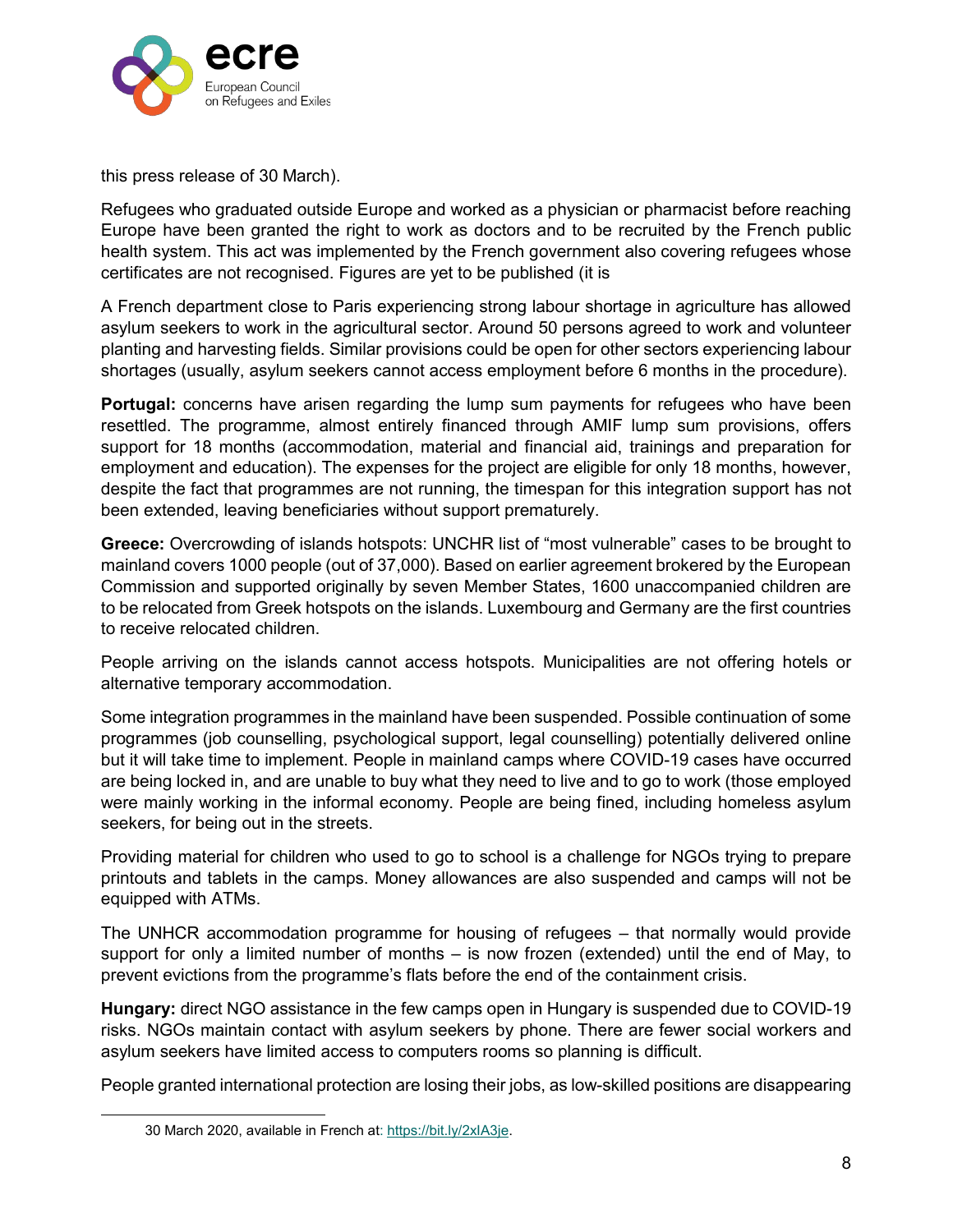

due to the confinement. With no government housing support in place, this may drive people into homelessness and destitution.

**Serbia:** Serbian authorities have locked down all asylum and reception centers, with increased security measures so that no one can leave. They have made efforts to move all people found outside reception centers into these facilities. All personal documents have been declared valid until the end of the state of emergency even if expired.

**Austria:** housing is becoming an issue for those groups who are meant to leave reception centres or institutionalised housing and cannot do so due to COVID-19 such as unaccompanied minors aging out and refugees from four months after being granted asylum status. The returnees centre located in the Alps closed due to COVID-19 risks.

**Czech Republic:** risk of foreigners losing their jobs. At the same time, many sectors expect labour force shortages due to the lack of cross-border workers (primarily from Poland). The Czech government has modified work permits to allow those who hold a single work permit visa to change their contract and employer without risking ejection. There is exceptional rapid implementation for sectors affected by the emergency. EU-funded projects are not running; the extension of projects is desirable.

**Croatia:** Access to reception centres of applicants of international protection in Zagreb and Kutina is temporarily restricted, with the exception of persons who ensure the normal functioning of the facilities.<sup>[17](#page-8-0)</sup> According to information provided by the Initiative Welcome, applicants are not allowed to leave the reception centres, while civil society organisations had to stop their activities in the centres. Only staff of the Croatian Red Cross and Médecins du Monde (Doctors of the World - MdM) can access the facilities.<sup>[18](#page-8-1)</sup>Applicants accommodated in the reception centres have received information about COVID-19 and the measures that need to be taken to prevent its further spread. Leaflets with instructions from the Croatian Institute of Public Health were translated into different languages and posted in visible places in the facilities to raise awareness on the importance of prevention and self-isolation. A doctor is present in the Reception Centre every day and applicants are under the constant supervision of medical staff.

**Cyprus:** Material reception conditions continue to be provided for asylum seekers that were already receiving these. The instructions for recent arrivals are that they will submit the application along with the relevant documentation (unemployment certificate by the Labour Office, a contract of rent) at the entrance of the Social Welfare Services' (SWS) building. This will be problematic in practice, however. For first time registration, the applicant needs to be present in the Labour Office in order to receive the unemployment certificate. Currently, the Labour Office is not accepting persons which effectively means that new arrivals who wish to register as unemployed cannot do so and subsequently cannot access material reception conditions. For other persons renewing their unemployment certificate, this will be done automatically without presence in the office being a prerequisite. The process has been amended for nationals who wish to register and the interested applicant is required to send an e-mail to the staff of the Labour Office with their request and contact details and the registration will take place via telephone.

<span id="page-8-0"></span><sup>&</sup>lt;sup>17</sup> Ministry of Interior, 'Applicants for International Protection in the Republic of Croatia are not infected with the coronavirus', 18 march 2020, available in Croatian at: [https://bit.ly/2wFwry2.](https://bit.ly/2wFwry2)<br><sup>18</sup> Information provided by Initiative Welcome on 20 March 2020

<span id="page-8-1"></span>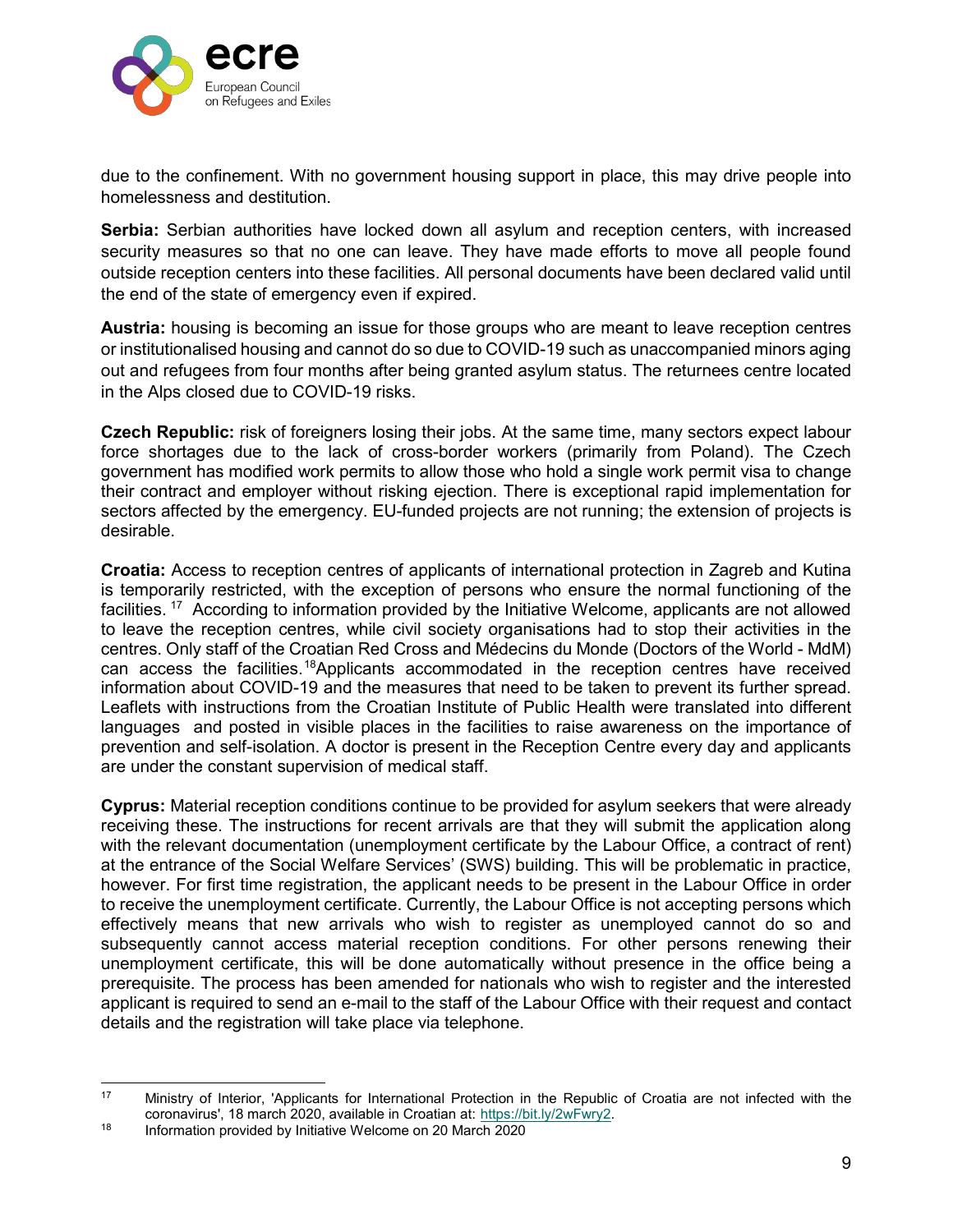

Regarding persons exiting the First Registry Reception Centre in Kokkinotrimithia, and despite the fact that the SWS is receiving applications for material reception conditions, these persons are not directed to the SWS to request social assistance. Given that people cannot register as unemployed, which is a prerequisite, it effectively means that they do not have access to material reception conditions either.

Following a ministerial order for hotels to close down, information had circulated amongst asylum seekers hosted in hotels that they would have to evacuate the hotel or hostel. Asylum seekers were informed that they were required to evacuate the hotels by Saturday 21 March 2020. This has, however, been prolonged but no information has been provided until when this will remain the case. In respect of homeless asylum seekers and undocumented persons, which includes persons that have recently arrived and were not given access to asylum procedures, no measures have been taken to provide accommodation even in cases where persons are reporting Coivd-19 symptoms.

**Spain:** On 19 March 2020, the Directorate-General for Inclusion and Humanitarian Assistance (DGIAH) adopted several instructions on the management of the reception system, which are available in Spanish at: [https://cutt.ly/vtUC8eQ.](https://cutt.ly/vtUC8eQ)

**Poland:** Many asylum seekers and beneficiaries of international protection lost their job following the outbreak, thus adding obstacles in securing housing and paying rents. Issues relating to the access to education have also been reported, as children can hardly access online lessons because they do not possess computers and other necessary tools.

**Switzerland:** Opening of emergency accommodation: In order to relieve congestion in other federal accommodation facilities and increase the number of places available, the Federal Asylum Centre in Muttenz (canton of Basel) has been temporarily reopened.

# **DUBLIN TRANSFERS:**

**Germany:** [temporary suspension](https://www.ecre.org/germany-temporary-suspension-of-dublin-returns-due-to-covid-10/) of transfers under the Dublin Regulation to and from all EU Member States due to the Coronavirus.

**Netherlands:** all [incoming and outgoing Dublin transfers](https://www.asylumineurope.org/sites/default/files/report-download/aida_nl_2019update.pdf) have been suspended, up to and including 6 April 2020. The administrative process regarding the Dublin procedure will however continue as far as possible. For the latest update on COVID-19 related measures consult the [Dutch Immigration and Naturalisation Service.](https://ind.nl/en/Pages/Coronavirus.aspx)

On 8 April, the Council of State published its first decision concerning Dublin transfers in light of the COVID-19 measures. The Court noted: "The fact that the transfer cannot be performed at this time is a temporary, factual impediment to the transfer. This does not make the identification of Italy as a responsible Member State unlawful and does not preclude the transfer of the foreign national in principle if that impediment is removed."[19](#page-9-0)

A decision which found that the temporary nature of the situation suggests that removal within a

<span id="page-9-0"></span><sup>19</sup> <https://www.raadvanstate.nl/uitspraken/@120766/202001915-1-v1/> Information provided by the Dutch Council for Refugees.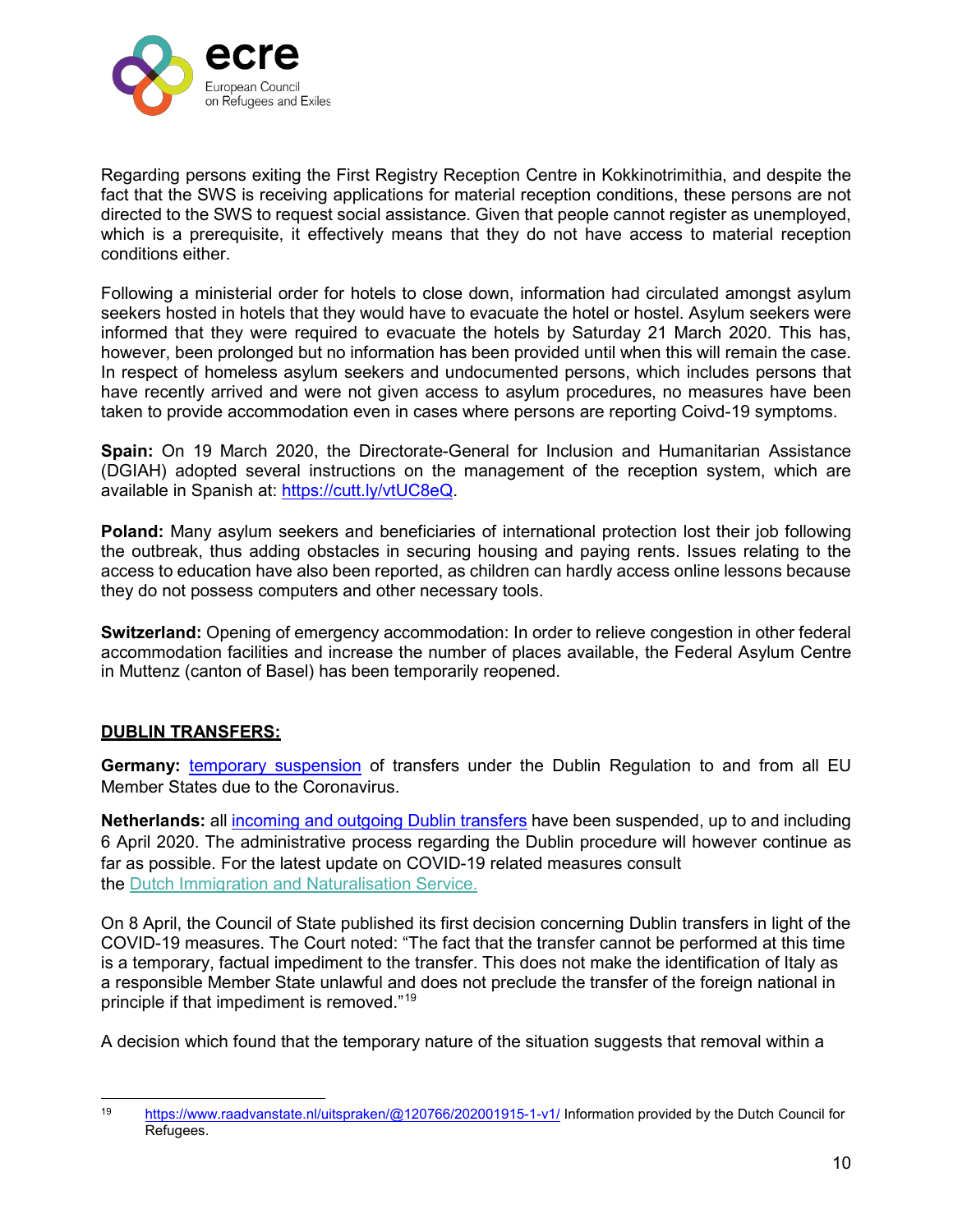

reasonable time will still be possible has also been upheld.<sup>[20](#page-10-0)</sup>

#### **Malta:**

*JRS Europe:* All flights have been suspended so Dublin transfers cannot happen.

#### **Ireland:**

*JRS Europe:* The state has communicated to NGOs that no removals (including deportations) will take place during this period, i.e. while Covid-19 restrictions are applicable, unless there are overriding exceptional circumstances.

#### **Luxembourg:**

*JRS Europe:* 71 single people are waiting in the SHUK (Dublin return centre) to be transferred but no transfer will take place as Luxemburg airport is closed. An official message from the Immigration department states that all short term stay permits are extended for the duration of the health crisis, but this does not mean that Luxembourg will take charge of the Dublin cases.

#### **Romania:**

*JRS Europe:* Dublin suspended including family reunification procedures.

**Slovenia:** Dublin transfers are suspended however asylum seekers do not receive a formal decision and are not informed about the suspension of their Dublin transfers by the authorities.

**Italy:** housing is a pre-existing problem in Italy which is being exacerbated. After six months in a reception centre, refugees are excluded from the social system. Homelessness is increasing with very poor conditions in shelters. A few people are hosted by family members and Italian friends, but in very difficult conditions.

**France:** No specific measures have been taken with regard to the Dublin procedure yet (March 2020). Persons who were falling under the Dublin procedure prior to the closure of the GUDAs must continue to check in regularly if they are under house arrest. Dublin transfers have not been suspended as a matter of general practice, apart from those to receiving countries which do not longer accept Dublin returnees. This means that applicants for international protection are still being detained pending their Dublin transfer.

**Belgium:** a third-country national who is prevented from leaving Belgium for reasons of force majeure (quarantine, flight cancellation, border closure, etc.) may request authorization to extend his/her stay.[21](#page-10-1) Dublin decisions (annex 26quater) are still being issued but Dublin-transfers are *de facto* suspended.

**Spain:** Dublin transfers have been *de facto* suspended.

<span id="page-10-1"></span><span id="page-10-0"></span><sup>&</sup>lt;sup>20</sup> <https://uitspraken.rechtspraak.nl/inziendocument?id=ECLI:NL:RBDHA:2020:2723> ibid.<br><sup>21</sup> Immigration Office Application for International protection: obligation to make an appoi

Immigration Office, Application for International protection: obligation to make an appointment at the Registration center 'Klein Kasteeltje', 3 April 2020, available at: https://bit.ly/2xL5AB3.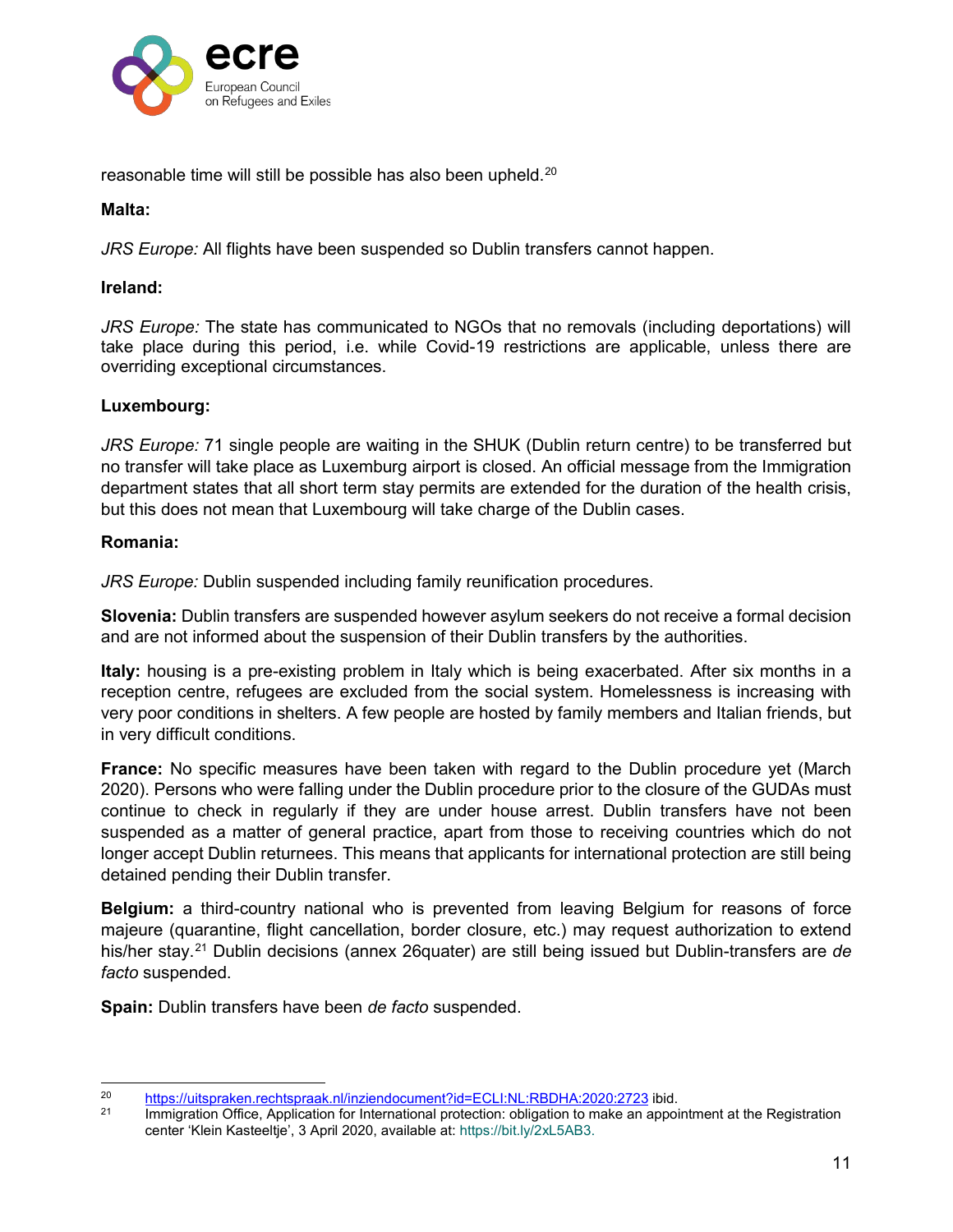

## **DETENTION:**

**Spain:** [release](https://www.ecre.org/spain-to-release-unreturnable-detainees-ngos-urges-uk-to-do-the-same/) of unreturnable detainees due to the movement restrictions put in place across the globe related to the COVID-19 emergency. Different organisations forming the 'National Campaign for the Closure of the Detention Centres for Foreigners (CIE) (*Campaña Estatal por el Cierre de los CIE*) urged the Government to release persons detained at CIEs and to stop issuing new detention orders.[22](#page-11-0) Despite the release of detainees in certain CIEs across Spain (e.g. in Madrid, Barcelona, Barranco Seco) civil society organisations have reported important delays in this process and raised particular concerns as regards the increased vulnerability of persons in detention, as well as the possibility of contagion, resulting in riots and protests in many facilities (e.g. in Madrid, Barcelona, Murcia and Valencia).<sup>23</sup>

The Spanish Ombudsman stated that it is coordinating with the General Commissariat of Aliens and Borders and with the State-Secretary for Migration to ensure that detainees are released in accordance with the health and security measures established by the State of Alarm. The Ombudsman is also coordinating to ensure a referral mechanism of individuals to the reception system and to the humanitarian assistance reception places.

#### **North Macedonia:**

*JRS Europe:* people are forced to stay in isolation for 15 days before seeing the public prosecutor. There are currently also ten asylum seekers from Turkey in isolation. These restrictions are not explicitly classified as detention, so no grounds for detention pursuant to Article 5 ECHR are presented.

**Malta:** *JRS Europe:* It is very likely that people in detention (+1000) will remain detained. Many are already detained unlawfully simply because there was no space in open centres. Detention review procedures (where applicable) have been suspended because the relevant authority is not holding hearings.

**Romania:** *JRS Europe:* detainees are "tolerated" as repatriation procedures are suspended or cancelled because air companies have cancelled flights to the Middle East and North Africa.

**Slovenia:** The detention centre in Postojna is still open. According to available information, the police only detain persons before they are transferred to Croatia based on the readmission agreement. Therefore, they are usually only detained for a short period of time right after they are apprehended for "illegally" crossing the border and until they can be returned to Croatia. Due to COVID-19, the police let the detained migrants who were in the return procedure out of the detention centre and gave some permission for a temporary stay. This permission allows people to stay on the territory until their removal or for 6 months. After 6 months it can be renewed if return is still not possible. However, people are left without accommodation and proper support during the pandemic. The authorities of the Aliens Centre made a statement that they are still looking at options to return people to their countries of origin in cooperation with other EU countries despite the pandemic.

<span id="page-11-0"></span><sup>&</sup>lt;sup>22</sup> El Salto, 'Piden la libertad de las personas retenidas en los CIE y su cierre definitivo', 13 March 2020, available in Spanish at: [https://cutt.ly/DtUKoOr.](https://cutt.ly/DtUKoOr)

<span id="page-11-1"></span><sup>&</sup>lt;sup>23</sup> El Salto, 'Interior mantiene en los CIE a casi 300 personas inexpulsables', 23 March 2020, available in Spanish at: [https://cutt.ly/3tUZHwV;](https://cutt.ly/3tUZHwV) Cuarto Poder, 'Denuncia desde el CIE de Valencia: "Como se contagie alguien, nos contagiamos todos"', 28 March 2020, available in Spanish at: [https://cutt.ly/DtUZ7wO.](https://cutt.ly/DtUZ7wO)